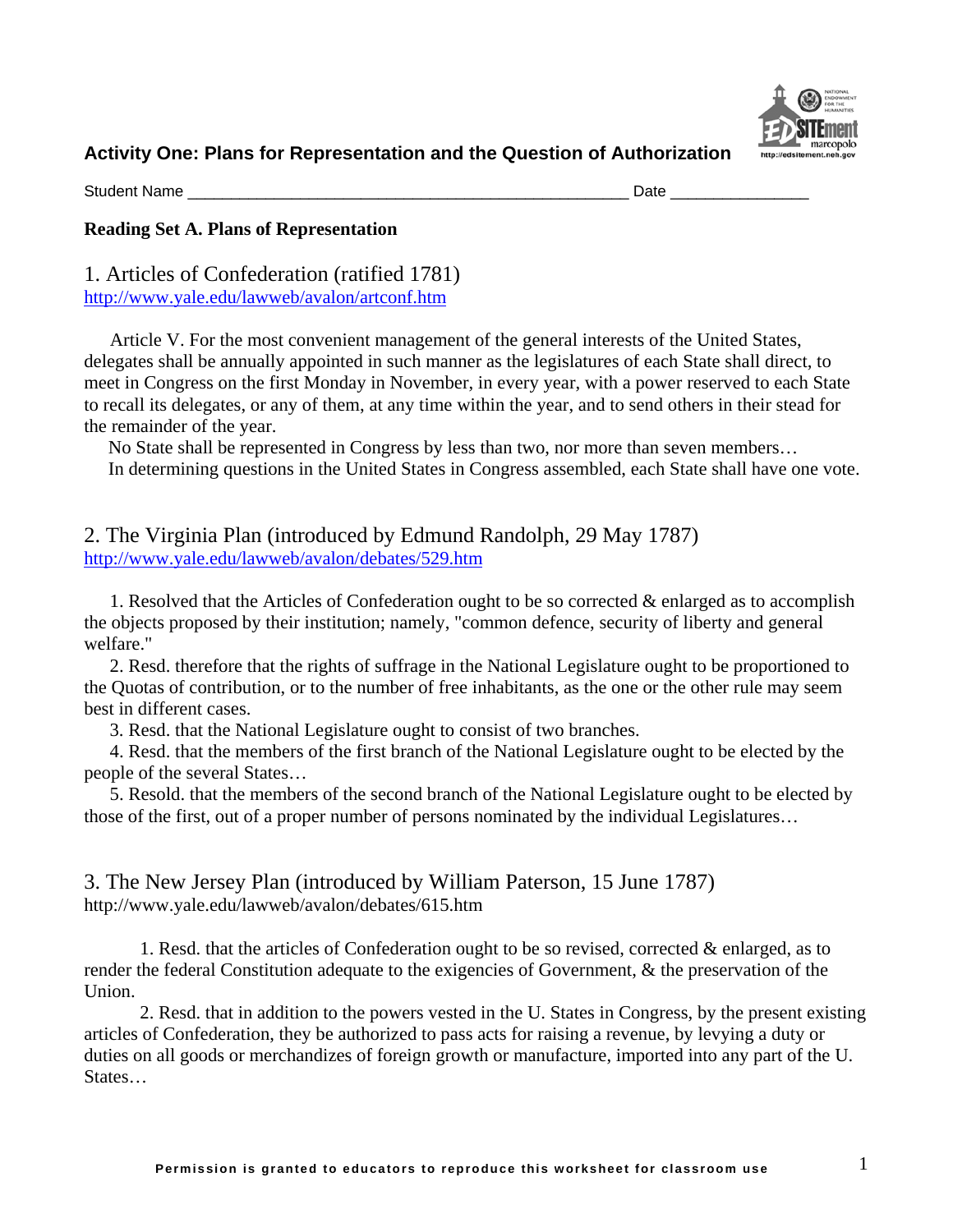### 4. The Hamilton Plan (introduced by Alexander Hamilton, 18 June 1787) http://www.yale.edu/lawweb/avalon/debates/618.htm

I. "The Supreme Legislative power of the United States of America to be vested in two different bodies of men; the one to be called the Assembly, the other the Senate who together shall form the Legislature of the United States with power to pass all laws whatsoever subject to the Negative hereafter mentioned.

II. The Assembly to consist of persons elected by the people to serve for three years.

III. The Senate to consist of persons elected to serve during good behaviour; their election to be made by electors chosen for that purpose by the people: in order to this the States to be divided into election districts. On the death, removal or resignation of any Senator his place to be filled out of the district from which he came…

5. U.S. Constitution (as recommended by the Convention, 17 September 1787) http://www.archives.gov/national-archives-experience/charters/constitution\_transcript.html

#### **Article. I.**

**Section. 1.** All legislative Powers herein granted shall be vested in a Congress of the United States, which shall consist of a Senate and House of Representatives.

**Section. 2.** The House of Representatives shall be composed of Members chosen every second Year by the People of the several States, and the Electors in each State shall have the Qualifications requisite for Electors of the most numerous Branch of the State Legislature…

Representatives and direct Taxes shall be apportioned among the several States which may be included within this Union, according to their respective Numbers, which shall be determined by adding to the whole Number of free Persons, including those bound to Service for a Term of Years, and excluding Indians not taxed, three fifths of all other Persons…The Number of Representatives shall not exceed one for every thirty Thousand, but each State shall have at Least one Representative…

**Section. 3.** The Senate of the United States shall be composed of two Senators from each State, chosen by the Legislature thereof for six Years; and each Senator shall have one Vote.

Immediately after they shall be assembled in Consequence of the first Election, they shall be divided as equally as may be into three Classes. The Seats of the Senators of the first Class shall be vacated at the Expiration of the second Year, of the second Class at the Expiration of the fourth Year, and of the third Class at the Expiration of the sixth Year, so that one third may be chosen every second Year…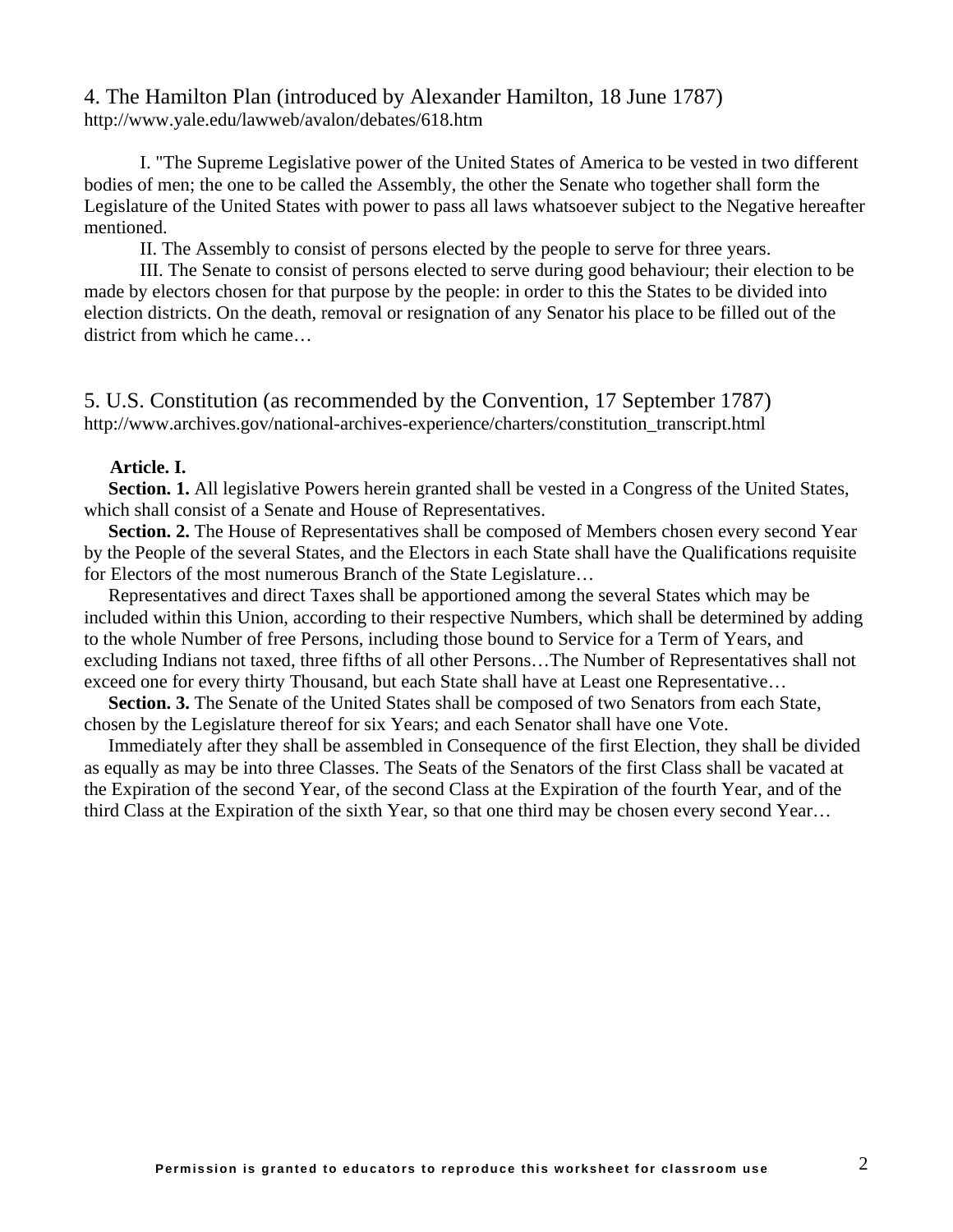

Student Name \_\_\_\_\_\_\_\_\_\_\_\_\_\_\_\_\_\_\_\_\_\_\_\_\_\_\_\_\_\_\_\_\_\_\_\_\_\_\_\_\_\_\_\_\_\_\_\_\_\_\_ Date \_\_\_\_\_\_\_\_\_\_\_\_\_\_\_\_

**Directions**: Read the documents that accompany Activity 1 Reading Set A and answer the following questions.

| Question                                                                                                                                                               | <b>Answer</b> |
|------------------------------------------------------------------------------------------------------------------------------------------------------------------------|---------------|
| 1. Explain how the states<br>were represented under the<br>Articles of Confederation.                                                                                  |               |
| 2. How are the Articles of<br>Confederation and the<br>Virginia plan different?                                                                                        |               |
| 3. How are the Virginia Plan<br>and Hamilton Plan different?                                                                                                           |               |
| 4. How is the original U.S.<br>Constitution (as<br>recommended by the<br>Convention) different from<br>both the Articles of<br>Confederation and the<br>Virginia Plan? |               |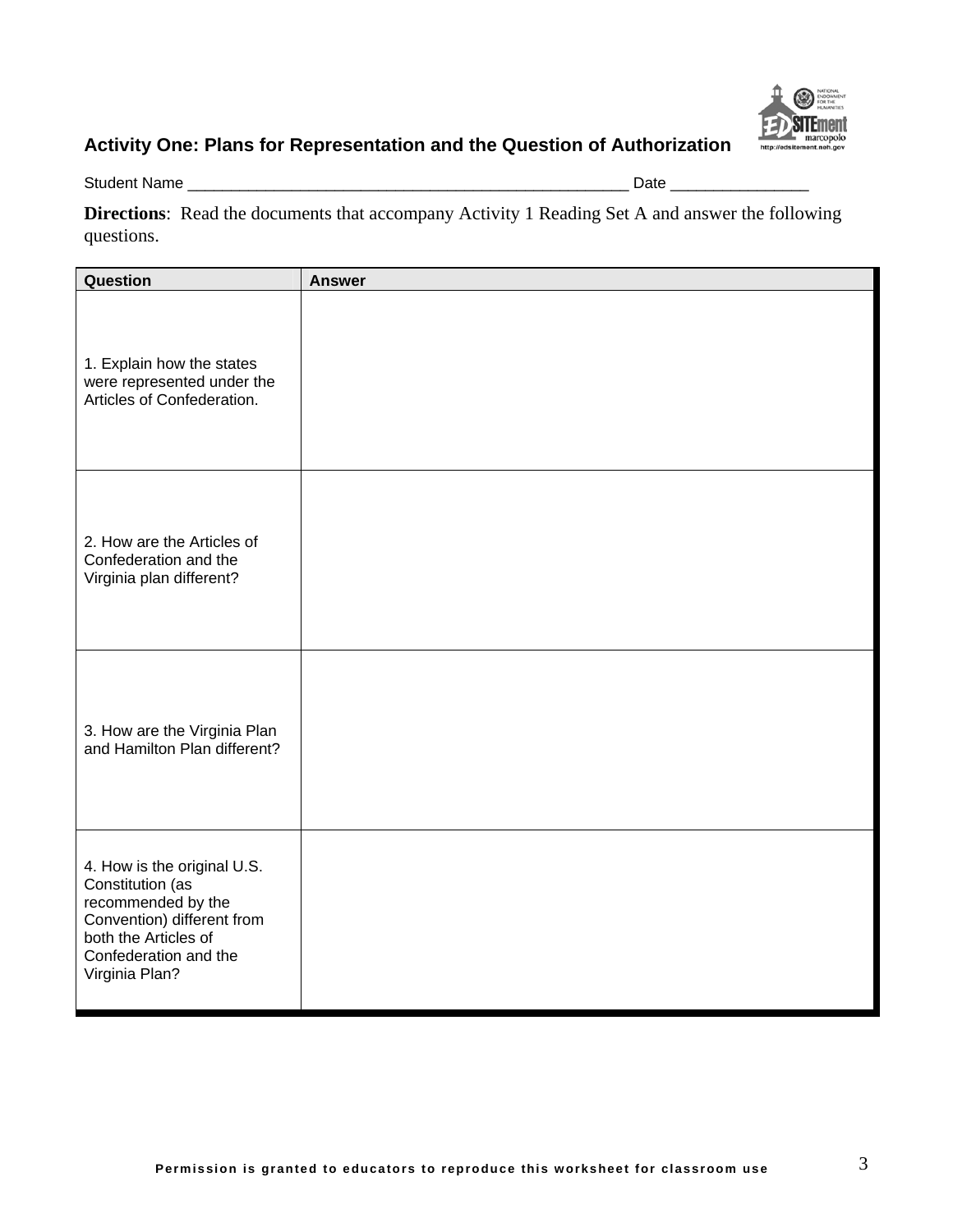

Student Name \_\_\_\_\_\_\_\_\_\_\_\_\_\_\_\_\_\_\_\_\_\_\_\_\_\_\_\_\_\_\_\_\_\_\_\_\_\_\_\_\_\_\_\_\_\_\_\_\_\_\_ Date \_\_\_\_\_\_\_\_\_\_\_\_\_\_\_\_

#### **Reading Set B. Debate over the Virginia Plan: Were the Delegates Authorized to Establish Proportional Representation?**

1. Constitutional Convention, 30 May 1787 <http://www.yale.edu/lawweb/avalon/debates/530.htm>

Mr. CHARLES PINKNEY wished to know of Mr. Randolph whether he meant to abolish the State Governts. altogether. Mr. R. replied that he meant by these general propositions merely to introduce the particular ones which explained the outlines of the system he had in view…

Genl. PINKNEY expressed a doubt whether the act of Congs. recommending the Convention, or the Commissions of the Deputies to it, could authorise a discussion of a System founded on different principles from the federal Constitution.

Mr. GERRY seemed to entertain the same doubt.

Mr. Govr. MORRIS explained the distinction between a federal and national, supreme, Govt.; the former being a mere compact resting on the good faith of the parties; the latter having a compleat and compulsive operation. He contended that in all Communities there must be one supreme power, and one only.

Mr. MASON observed that the present confederation was not only deficient in not providing for coercion & punishment agst. delinquent States; but argued very cogently that punishment could not in the nature of things be executed on the States collectively, and therefore that such a Govt. was necessary as could directly operate on individuals, and would punish those only whose guilt required it.

[Mr. SHERMAN](http://www.teachingamericanhistory.com/convention/debates/0530.html##) who took his seat today, admitted that the Confederation had not given sufficient power to Congs. and that additional powers were necessary; particularly that of raising money which he said would involve many other powers…He seemed however not be disposed to make too great inroads on the existing system…

[Col. HAMILTON](http://www.teachingamericanhistory.com/convention/debates/0530.html##) moved to alter the resolution so as to read "that the rights of suffrage in the national Legislature ought to be proportioned to the number of free inhabitants. [Mr. SPAIGHT](http://www.teachingamericanhistory.com/convention/debates/0530.html##) 2ded. the motion. It was then moved that the Resolution be postponed, which was agreed to.

[Mr. RANDOLPH](http://www.teachingamericanhistory.com/convention/debates/0530.html##) and [Mr. MADISON](http://www.teachingamericanhistory.com/convention/debates/0530.html##) then moved the following resolution-"that the rights of suffrage in the national Legislature ought to be proportioned." It was moved and 2ded. to amend it by adding "and not according to the present system"-which was agreed to. It was then moved and 2ded. to alter the resolution so as to read "that the rights of suffrage in the national Legislature ought not to be according to the present system." It was then moved & 2ded. to postpone the Resolution moved by [Mr.](http://www.teachingamericanhistory.com/convention/debates/0530.html##)  [Randolph](http://www.teachingamericanhistory.com/convention/debates/0530.html##) & [Mr. Madison,](http://www.teachingamericanhistory.com/convention/debates/0530.html##) which being agreed to:

[Mr. MADISON](http://www.teachingamericanhistory.com/convention/debates/0530.html##), moved, in order to get over the difficulties, the following resolution-"that the equality of suffrage established by the [Articles of Confederation](http://www.teachingamericanhistory.com/library/index.asp?document=47#onevote) ought not to prevail in the national Legislature, and that an equitable ratio of representation ought to be substituted." This was 2ded. by [Mr.](http://www.teachingamericanhistory.com/convention/debates/0530.html##)  [Govr. MORRIS,](http://www.teachingamericanhistory.com/convention/debates/0530.html##) and being generally relished, would have been agreed to; when,

[Mr. REED](http://www.teachingamericanhistory.com/convention/debates/0530.html##) moved that the whole clause relating to the point of Representation be postponed; reminding the Come. that the deputies from Delaware were restrained by their commission from assenting to any change of the rule of suffrage, and in case such a change should be fixed on, it might become their duty to retire from the Convention.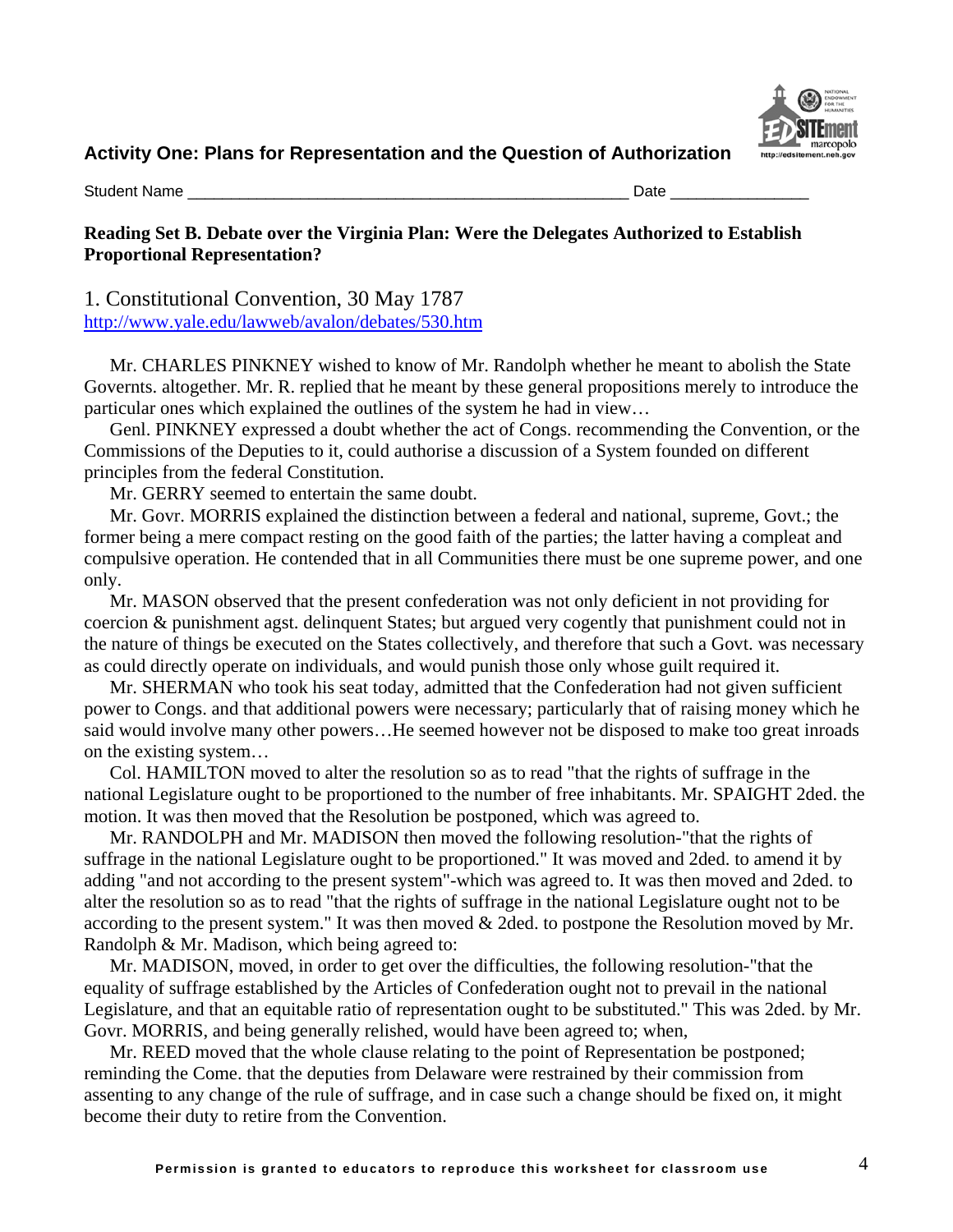[Mr. Govr. MORRIS](http://www.teachingamericanhistory.com/convention/debates/0530.html##) observed that the valuable assistance of those members could not be lost without real concern, and that so early a proof of discord in the Convention as a secession of a State, would add much to the regret; that the change proposed was however so fundamental an article in a national Govt. that it could not be dispensed with.

[Mr. MADISON](http://www.teachingamericanhistory.com/convention/debates/0530.html##) observed that whatever reason might have existed for the equality of suffrage when the Union was a federal one among sovereign States, it must cease when a national Govermt. should be put into the place. In the former case, the acts of Congs. depended so much for their efficacy on the cooperation of the States, that these had a weight both within & without Congress, nearly in proportion to their extent and importance. In the latter case, as the acts of the Genl. Govt. would take effect without the intervention of the State legislatures, a vote from a small State wd. have the same efficacy & importance as a vote from a large one, and there was the same reason for different numbers of representatives from different States, as from Counties of different extents within particular States.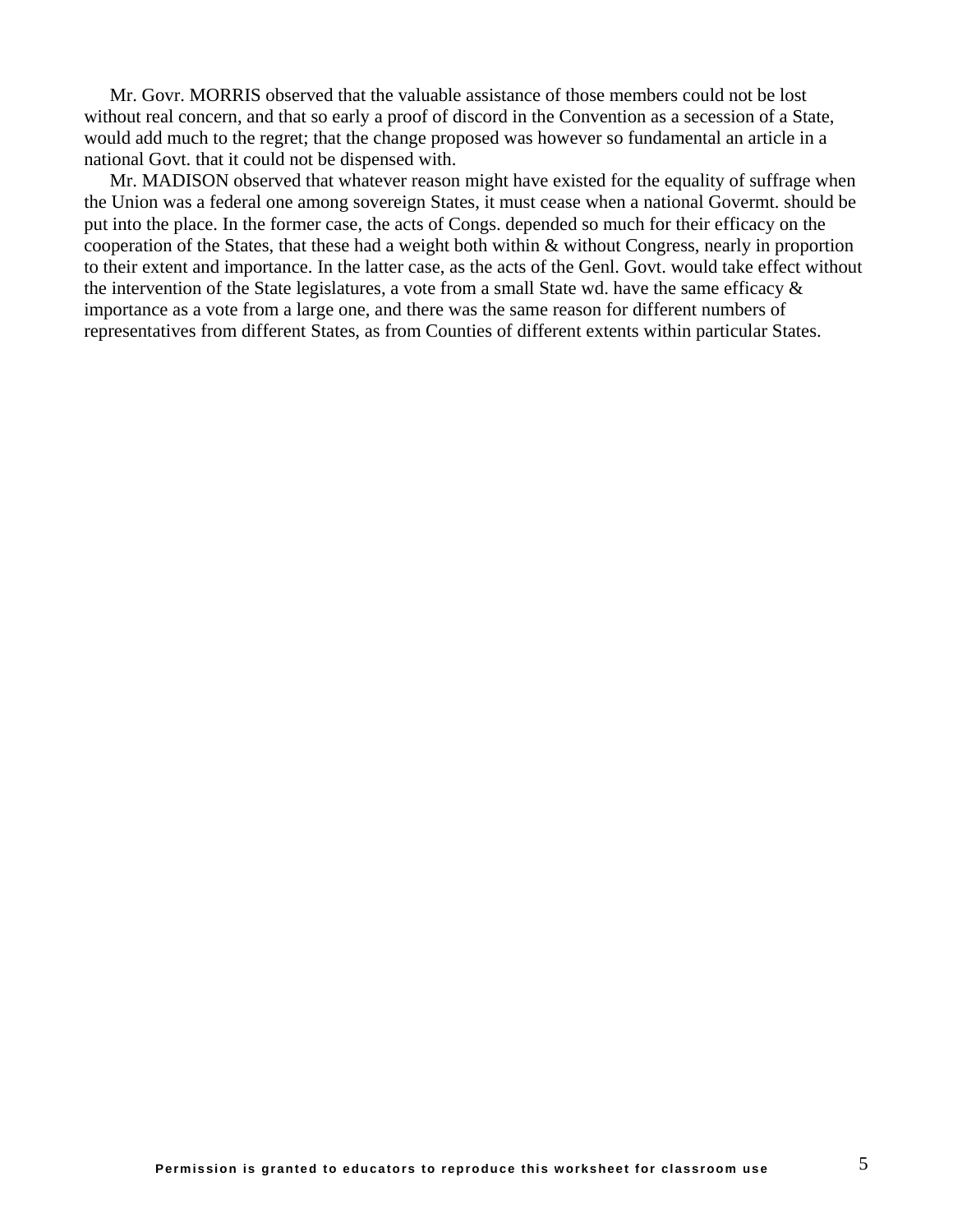

Student Name \_\_\_\_\_\_\_\_\_\_\_\_\_\_\_\_\_\_\_\_\_\_\_\_\_\_\_\_\_\_\_\_\_\_\_\_\_\_\_\_\_\_\_\_\_\_\_\_\_\_\_ Date \_\_\_\_\_\_\_\_\_\_\_\_\_\_\_\_

**Directions**: Read the document that accompanies Activity 1 Reading Set B and answer the following questions.

| Question                                                                                                                                                                                                                      | <b>Answer</b> |
|-------------------------------------------------------------------------------------------------------------------------------------------------------------------------------------------------------------------------------|---------------|
| 1. In this debate, which of the<br>delegates are skeptical of the<br>Virginia Plan, and which seem<br>to support it? After you have<br>made your list of those for or<br>against, identify the state that<br>each represents. |               |
| 2. Why do some delegates<br>believe that the Virginia Plan<br>would establish a "national"<br>government, and do away<br>with the "federal" government<br>under the Articles of<br>Confederation?                             |               |
| 3. Why do George Mason and<br>James Madison believe that a<br>national rather than federal<br>government is necessary?                                                                                                        |               |
| 4. Why are General Pinckney,<br>Roger Sherman and George<br>Read (Reed) inclined to<br>oppose the scheme of<br>representation in the Virginia<br>Plan?                                                                        |               |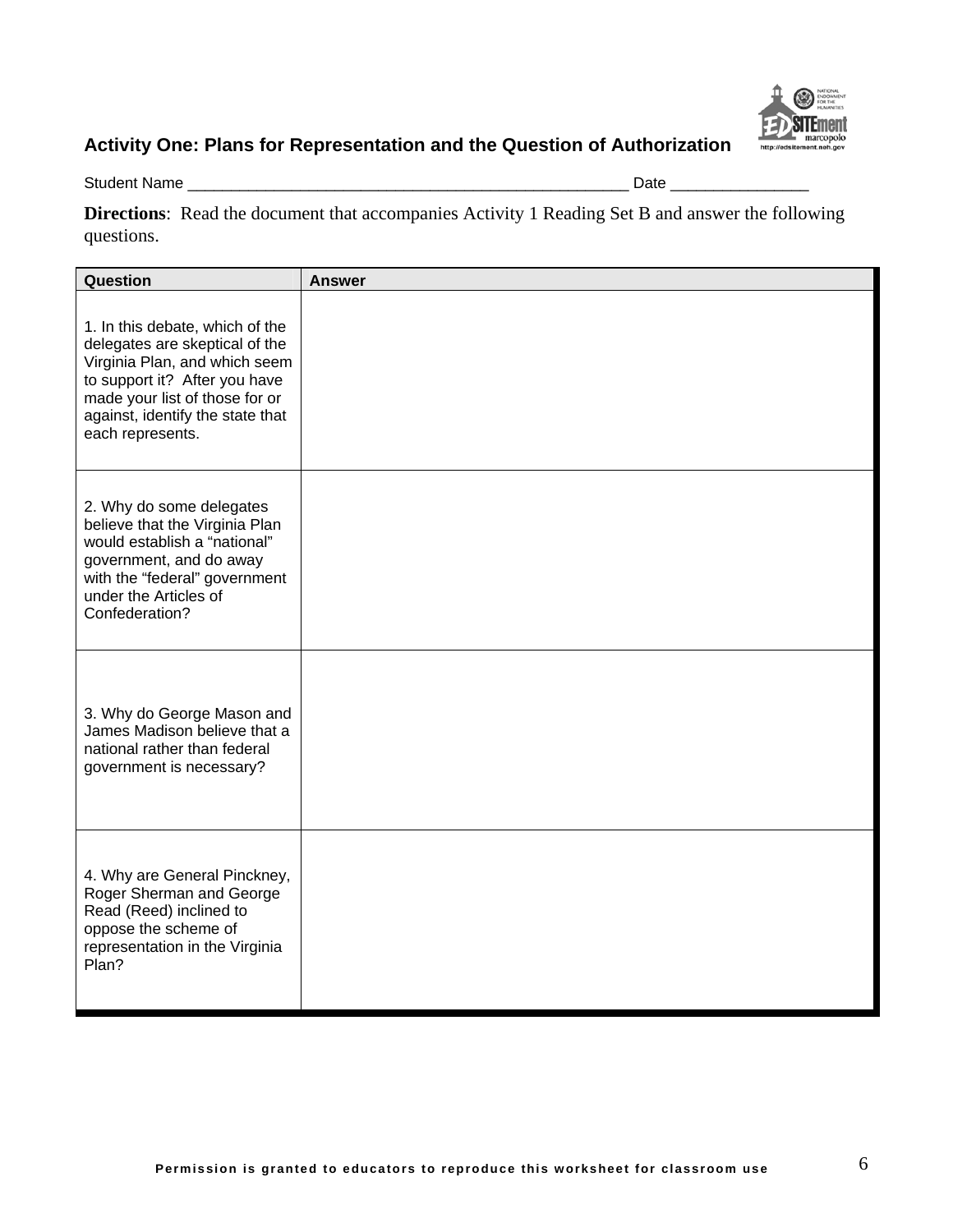

Student Name \_\_\_\_\_\_\_\_\_\_\_\_\_\_\_\_\_\_\_\_\_\_\_\_\_\_\_\_\_\_\_\_\_\_\_\_\_\_\_\_\_\_\_\_\_\_\_\_\_\_\_ Date \_\_\_\_\_\_\_\_\_\_\_\_\_\_\_\_

## **Reading Set C. Debate over the Virginia Plan: Paterson's critique of proportional representation**

1. Constitutional Convention, 9 June 1787 <http://www.yale.edu/lawweb/avalon/debates/609.htm>

[Mr. PATTERSON](http://www.teachingamericanhistory.com/convention/debates/0609.html##) moves that the Committee resume the clause relating to the rule of suffrage in the Natl. Legislature.

[Mr. BREARLY](http://www.teachingamericanhistory.com/convention/debates/0609.html##) seconds him…

[Mr. PATTERSON](http://www.teachingamericanhistory.com/convention/debates/0609.html##) considered the proposition for a proportional representation as striking at the existence of the lesser States. He wd. premise however to an investigation of this question some remarks on the nature structure and powers of the Convention. The Convention he said was formed in pursuance of an Act of Congs. that this act was recited in several of the Commissions, particularly that of Massts. which he required to be read: that the amendment of the confederacy was the object of all the laws and commissions on the subject; that the articles of the Confederation were therefore the proper basis of all the proceedings of the Convention. We ought to keep within its limits, or we should be charged by our Constituents with usurpation, that the people of America were sharpsighted and not to be deceived. But the Commissions under which we acted were not only the measure of our power, they denoted also the sentiments of the States on the subject of our deliberation. The idea of a national Govt. as contradistinguished from a federal one, never entered into the mind of any of them, and to the public mind we must accomodate ourselves. We have no power to go beyond the federal scheme, and if we had the people are not ripe for any other. We must follow the people; the people will not follow us…It has been said that if a Natl. Govt. is to be formed so as to operate on the people and not on the States, the representatives ought to be drawn from the people. But why so? May not a Legislature filled by the State Legislatures operate on the people who chuse the State Legislatures? or may not a practicable coercion be found. He admitted that there was none such in the existing System. -He was attached strongly to the plan of the existing confederacy, in which the people chuse their Legislative representatives; and the Legislatures their federal representatives. No other amendments were wanting than to mark the orbits of the States with due precision, and provide for the use of coercion, which was the great point…N. Jersey will never confederate on the plan before the Committee. She would be swallowed up. He had rather submit to a monarch, to a despot, than to such a fate. He would not only oppose the plan here but on his return home do every thing in his power to defeat it there.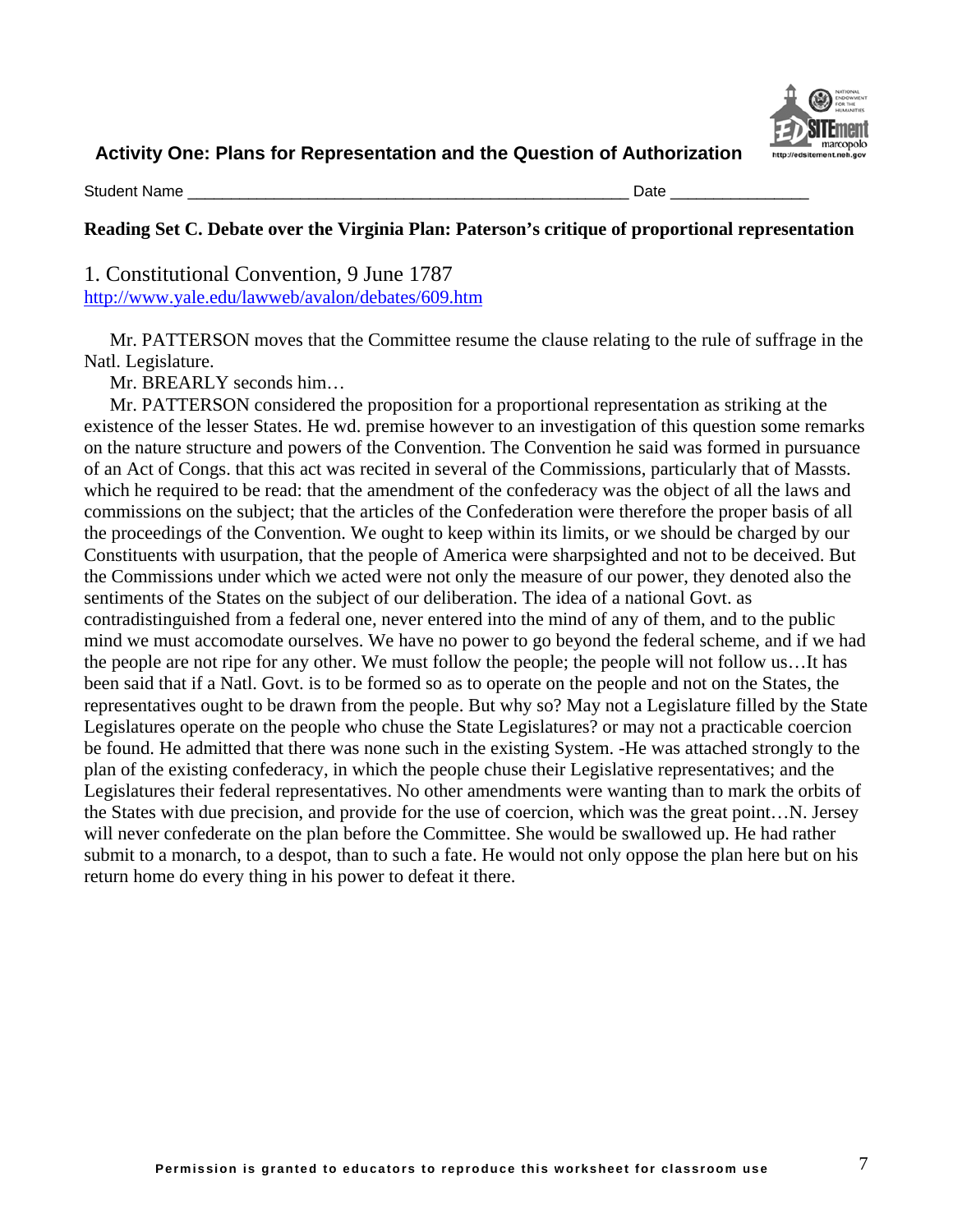

Student Name \_\_\_\_\_\_\_\_\_\_\_\_\_\_\_\_\_\_\_\_\_\_\_\_\_\_\_\_\_\_\_\_\_\_\_\_\_\_\_\_\_\_\_\_\_\_\_\_\_\_\_ Date \_\_\_\_\_\_\_\_\_\_\_\_\_\_\_\_

**Directions**: Read the document that accompanies Activity 1 Reading Set C and answer the following questions.

| Question                                                                                                                                                                               | <b>Answer</b> |
|----------------------------------------------------------------------------------------------------------------------------------------------------------------------------------------|---------------|
| 1. In this passage, William<br>Paterson (Patterson) of New<br>Jersey argues against the<br>Virginia Plan. What is it that<br>he particularly does not like<br>about the Virginia Plan? |               |
| 2. Why does Paterson believe<br>that the Convention should<br>not adopt proportional<br>representation?                                                                                |               |
| 3. Why do you think Paterson<br>said the following? "We must<br>follow the people; the people<br>will not follow us."                                                                  |               |
| 4. What does Paterson say<br>will happen if the Virginia Plan<br>is approved?                                                                                                          |               |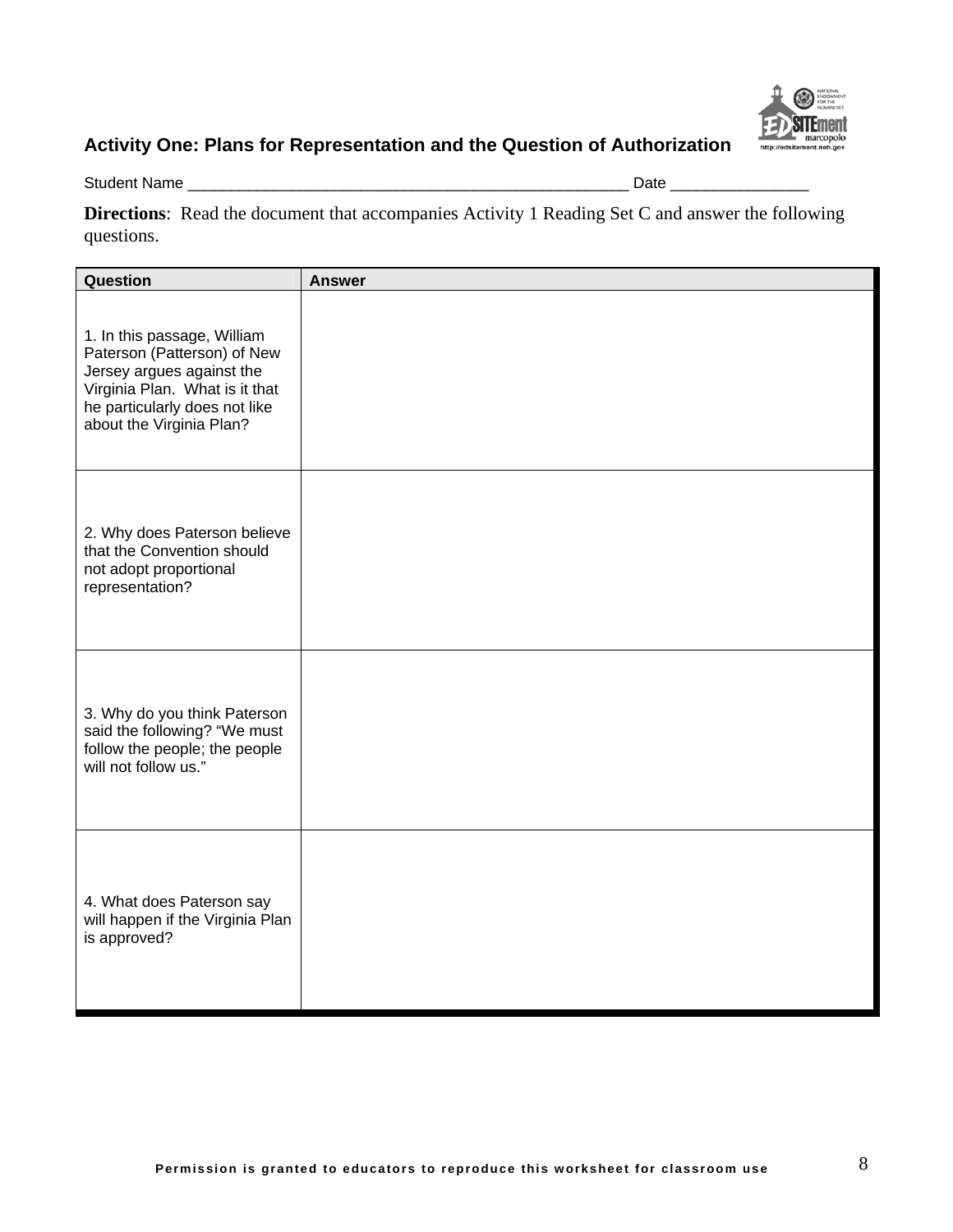

Student Name \_\_\_\_\_\_\_\_\_\_\_\_\_\_\_\_\_\_\_\_\_\_\_\_\_\_\_\_\_\_\_\_\_\_\_\_\_\_\_\_\_\_\_\_\_\_\_\_\_\_\_ Date \_\_\_\_\_\_\_\_\_\_\_\_\_\_\_\_

### **Reading Set D. Debate over the New Jersey Plan: Will it be enough to fix the Articles of Confederation?**

1. Constitutional Convention, 16 June 1787 <http://www.yale.edu/lawweb/avalon/debates/616.htm>

[Mr. LANSING](http://www.teachingamericanhistory.com/convention/debates/0616.html##) called for the reading of the 1st. resolution of each plan, which he considered as involving principles directly in contrast; that of [Mr. Patterson](http://www.teachingamericanhistory.com/convention/debates/0616.html##) says he sustains the sovereignty of the respective States, that of [Mr. Randolph](http://www.teachingamericanhistory.com/convention/debates/0616.html##) distroys it…He grounded his preference of [Mr. P.'s](http://www.teachingamericanhistory.com/convention/debates/0616.html##) plan, chiefly on two objections agst. that of [Mr. R.](http://www.teachingamericanhistory.com/convention/debates/0616.html##) 1. want of power in the Convention to discuss & propose it. 2 the improbability of its being adopted.

1. He was decidedly of opinion that the power of the Convention was restrained to amendments of a federal nature, and having for their basis the Confederacy in being. The Act of Congress The tenor of the Acts of the States, the Commissions produced by the several deputations all proved this. And this limitation of the power to an amendment of the Confederacy, marked the opinion of the States, that it was unnecessary & improper to go farther. He was sure that this was the case with his State. N. York would never have concurred in sending deputies to the convention, if she had supposed the deliberations were to turn on a consolidation of the States, and a National Government…

[Mr. PATTERSON,](http://www.teachingamericanhistory.com/convention/debates/0616.html##) said as he had on a former occasion given his sentiments on the plan proposed by [Mr. R.](http://www.teachingamericanhistory.com/convention/debates/0616.html##) he would now avoiding repetition as much as possible give his reasons in favor of that proposed by himself. He preferred it because it accorded 1. with the powers of the Convention, 2 with the sentiments of the people. If the confederacy was radically wrong, let us return to our States, and obtain larger powers, not assume them of ourselves. I came here not to speak my own sentiments, but the sentiments of those who sent me. Our object is not such a Governmt. as may be best in itself, but such a one as our Constituents have authorized us to prepare, and as they will approve…

[Mr. WILSON](http://www.teachingamericanhistory.com/convention/debates/0616.html##) entered into a contrast of the principal points of the two plans so far he said as there had been time to examine the one last proposed. These points were 1. in the Virga. plan there are 2  $\&$  in some degree 3 branches in the Legislature: in the plan from N. J. there is to be a single legislature only-2. Representation of the people at large is the basis of the one: -the State Legislatures, the pillars of the other-3. proportional representation prevails in one: -equality of suffrage in the other…

With regard to the power of the Convention, he conceived himself authorized to conclude nothing, but to be at liberty to propose any thing. In this particular he felt himself perfectly indifferent to the two plans.

With regard to the sentiments of the people, he conceived it difficult to know precisely what they are. Those of the particular circle in which one moved, were commonly mistaken for the general voice. He could not persuade himself that the State Govts. & Sovereignties were so much the idols of the people, nor a Natl. Govt. so obnoxious to them, as some supposed. Why sd. a Natl. Govt. be unpopular? Has it less dignity? will each Citizen enjoy under it less liberty or protection? Will a Citizen of Delaware be degraded by becoming a Citizen of the United States? Where do the people look at present for relief from the evils of which they complain? Is it from an internal reform of their Govts.? no, Sir. It is from the Natl. Councils that relief is expected. For these reasons he did not fear, that the people would not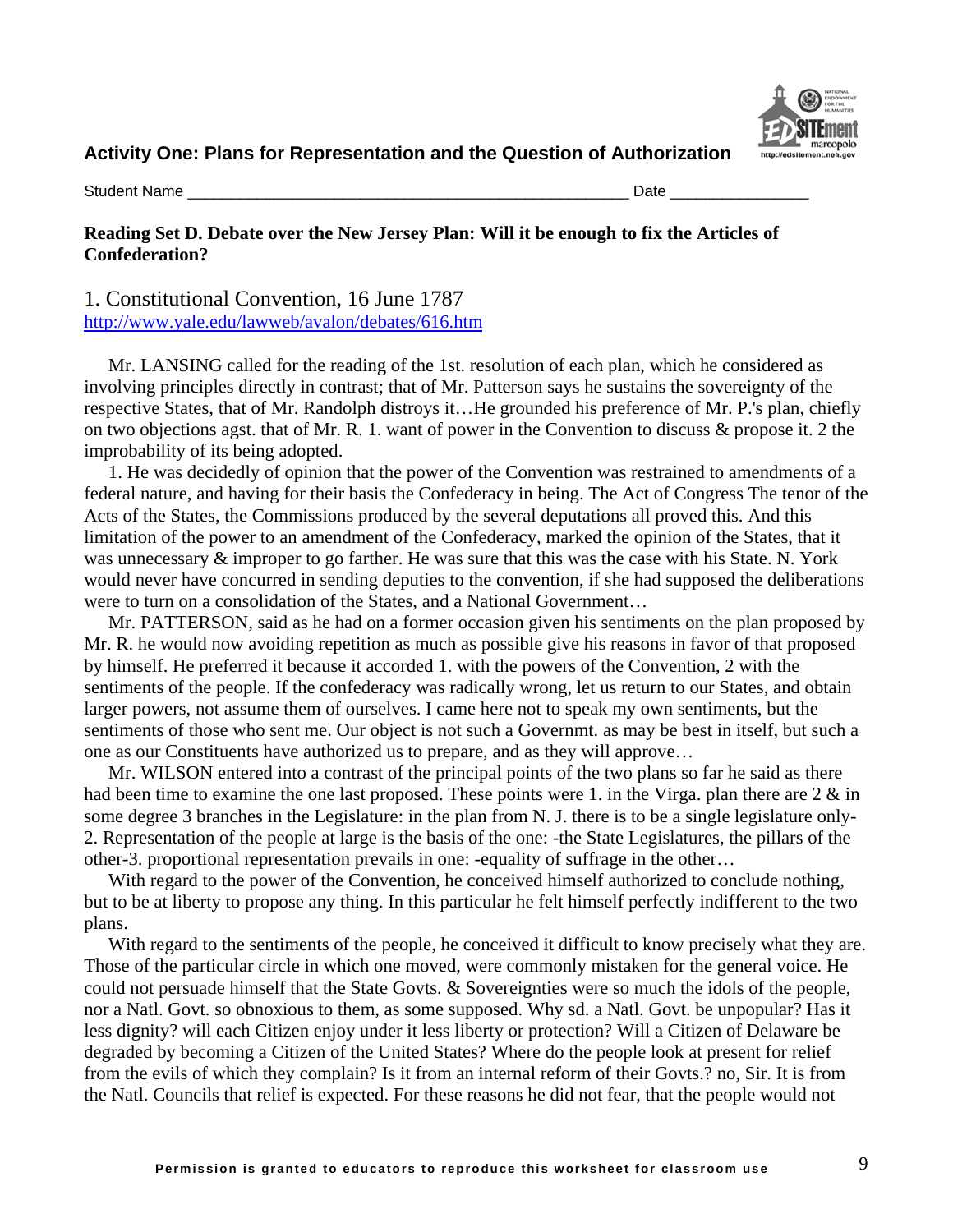follow us into a national Govt. and it will be a further recommendation of [Mr. R.'s](http://www.teachingamericanhistory.com/convention/debates/0616.html##) plan that it is to be submitted to them, and not to the Legislatures, for ratification...

[Mr. PINKNEY,](http://www.teachingamericanhistory.com/convention/debates/0616.html##) the whole comes to this, as he conceived. Give N. Jersey an equal vote, and she will dismiss her scruples, and concur in the Natil. system. He thought the Convention authorized to go any length in recommending, which they found necessary to remedy the evils which produced this Convention…

[Mr. RANDOLPH,](http://www.teachingamericanhistory.com/convention/debates/0616.html##) was not scrupulous on the point of power. When the salvation of the Republic was at stake, it would be treason to our trust, not to propose what we found necessary. He painted in strong colours, the imbecility of the existing Confederacy, & the danger of delaying a substantial reform…The true question is whether we shall adhere to the federal plan, or introduce the national plan. The insufficiency of the former has been fully displayed by the trial already made…We must resort therefor to a National Legislation over individuals, for which Congs. are unfit…If the Union of these powers heretofore in Congs. has been safe, it has been owing to the general impotency of that body. Congs. are moreover not elected by the people, but by the Legislatures who retain even a power of recall. They have therefore no will of their own, they are a mere diplomatic body, and are always obsequious to the views of the States, who are always encroaching on the authority of the U. States. A provision for harmony among the States, as in trade, naturalization &c.-for crushing rebellion whenever it may rear its crest-and for certain other general benefits, must be made. The powers for these purposes, can never be given to a body, inadequate as Congress are in point of representation, elected in the mode in which they are, and possessing no more confidence than they do: for notwithstanding what has been said to the contrary, his own experience satisfied him that a rooted distrust of Congress pretty generally prevailed. A Natl. Govt. alone, properly constituted, will answer the purpose; and he begged it to be considered that the present is the last moment for establishing one. After this select experiment, the people will yield to despair.